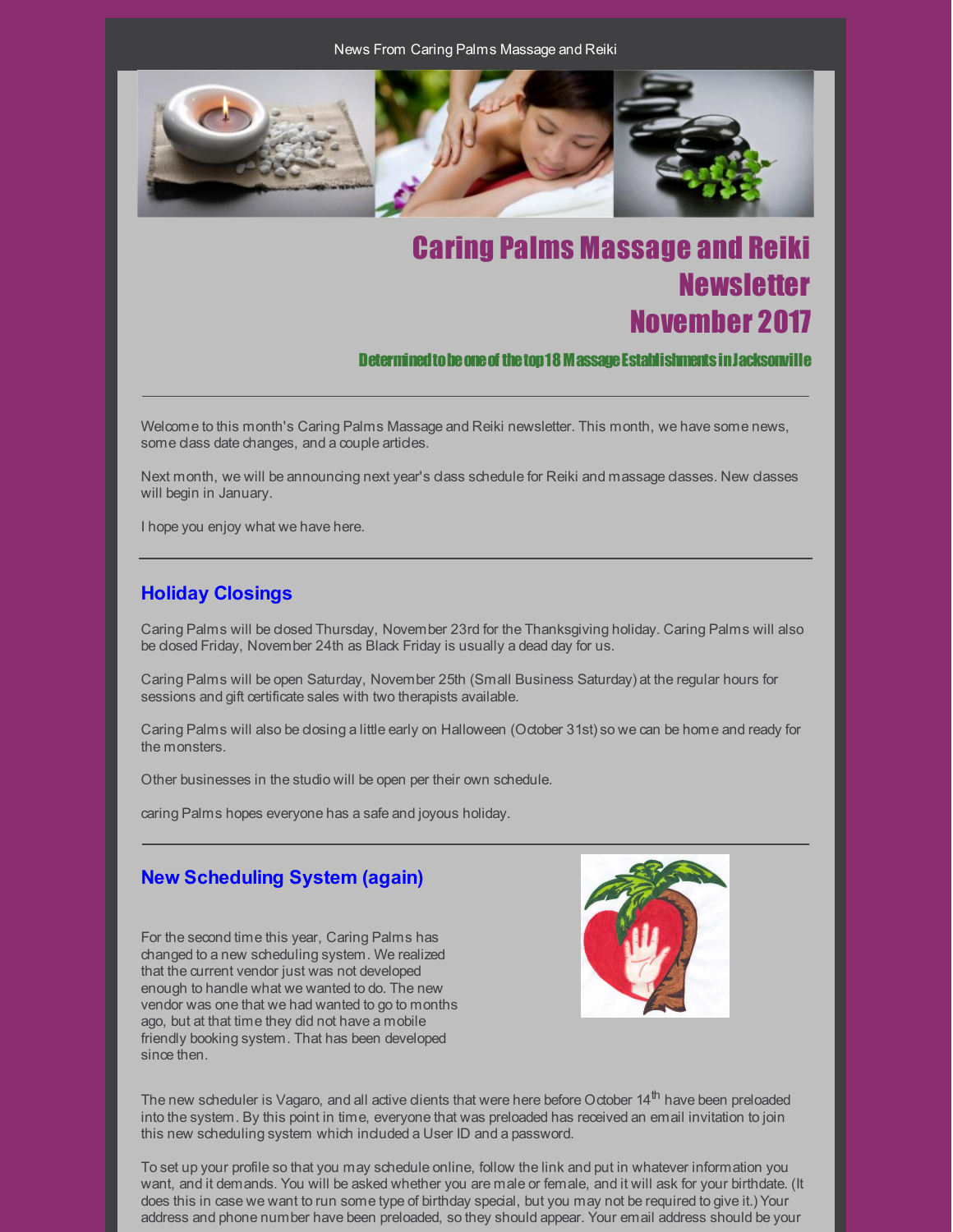user name, and it can be changed to whatever is easiest for you to remember.

To change your password to something you will remember, click on the Change Password option on the right side of the screen. You will be asked for the password you just used, and for whatever you want to change it to. Their requirements are a minimum of 9 characters with at least 1 number, and 1 capital letter. I believe symbols are allowed.

At the bottom of the screen is a series of check boxes that you should pay attention to. The first deals with how you will get appointment reminders. You should check the box next to Email so that you do get confirmations and reminders. If you want text messages, select the box next to SMS/Text. (You will need to have a phone number in the Cell Phone box.) If you want push notifications (like you get form Facebook and the Weather Channel on your smart phone, check the box next to Push Notifications, but you will need to load the Vagaro app from either the Apple store, or the Google Play store. (A Microsoft app is not available.)

Now, the Vagaro app can be a useful thing to find salons and spas in whatever area you are in, but it is not necessary to book with Caring Palms.

The final piece determines how much junk email you will get in your inbox. If you want Caring Palms (or any business that you are connected to) to send email specials, click the box next to Allow businesses… etc. If you want offers form Vagaro or any of the vendors they do business with to send email, click the box next to Allow Vagaro.. etc. Personally, we all unchecked this immediately.

When done, save your profile, and then you will be ready to book online. You just can not do it easily from your profile. What we recommend is that once your profile is complete, go to our website (mobile or full site) and select "Schedule a Session Online". Again, you DO NOT need the Vagaro app to book with us. Our website takes you directly the booking screen for Caring Palms.

If you have any questions or concerns, please call us.

## **Gift Certificate Sale Begins November 15!**

Caring Palms' annual holiday gift certificate sale begins Wednesday, November 15th.

#### **Buy 1 gift certificate, save \$10 Buy 2 gift certificates, save \$20 Buy 3 gift certificates, save \$30** *Best Deal***: Buy 4 gift certificates, get 1 gift certificate FREE!**

Gift Certificates are available for massage or Reiki sessions, or massage or Reiki classes. Buy gift certificates for friends and loved ones, or just for yourself. If you have four friends that can benefit from massage or Reiki (and everyone can), you can buy gift certificates for them, and get one free for yourself. If you are a regular client, you can buy four gift certificates for yourself and get five sessions (this is the best deal going).

#### **Sale runs**

#### **Wednesday, November 15 th - Saturday, December 23 rd**

Gift certificates are available in the studio and can be ordered by phone with a credit card at (904) 246-2206, or by mail with a check. (Best Deal sales (Buy 4, get 1 free) are available through the website, other quantities are not.) What better gift to give to those you care about? Give them the gift of love and healing.

# **Caring Palms Looking For New Therapists**

Caring Palms Massage and Reiki in Jacksonville Beach has immediate openings for talented therapists who would like to come work in a caring, loving environment. Caring Palms pays 50% of the charged rate of \$70/hour before discounts.

At Caring Palms, we care about our clients and our staff. Sessions are booked with 30 minutes turnaround time in between. We are always there to help each other including showing new things and helping one better what they do as to work with less effort. Caring Palms has been determined to be one of the top 18 massage establishments in Jacksonville by Expertise.com in an independent study.

Days available are Friday, Saturday, and Sunday.

If you, or someone you know would be interested in joining our staff, send resumes to brian@caringpalms.com, or call 904-246-2206.

## **November Special**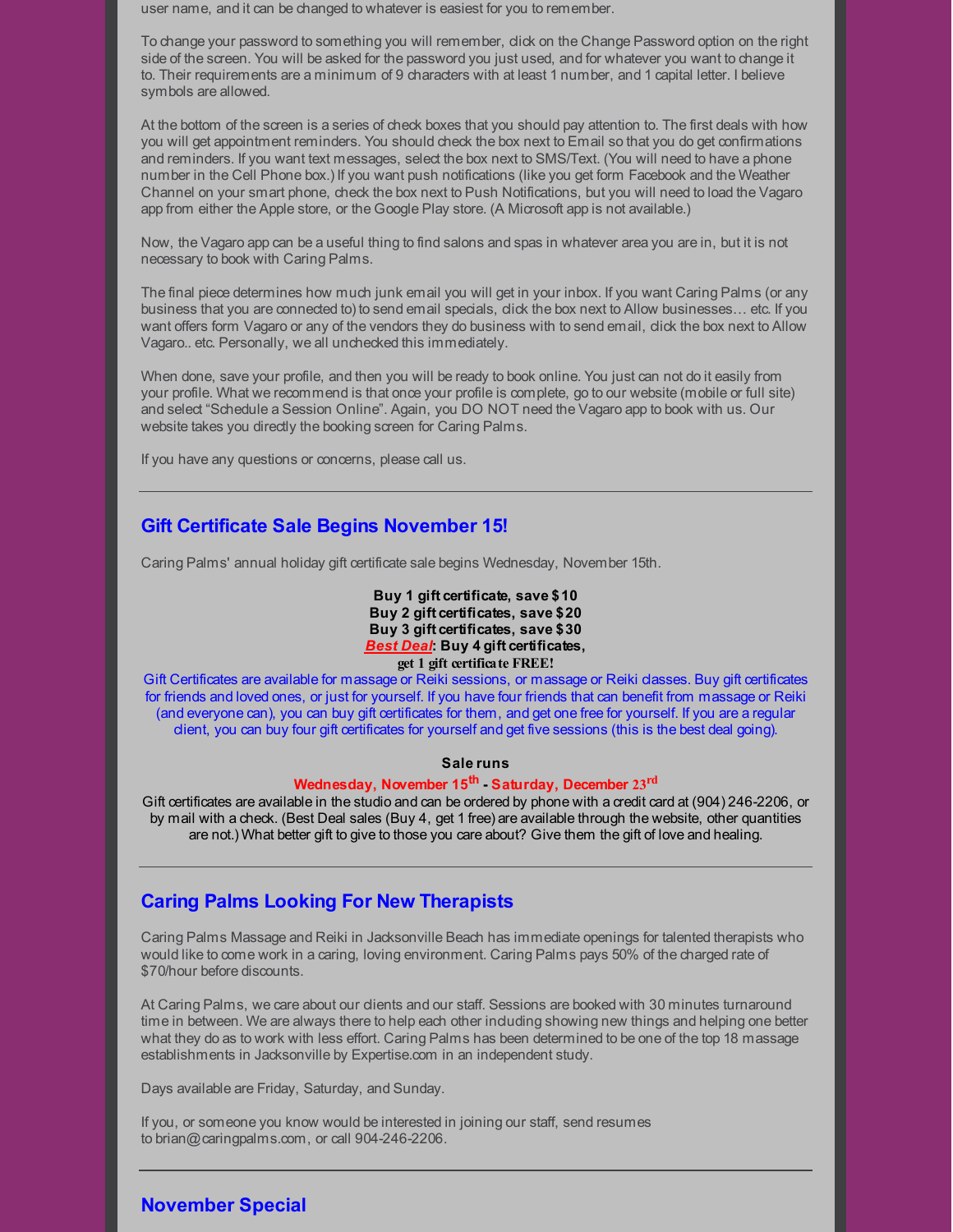#### **\$10 Off Any Reiki Session**

Reiki is a relaxing, pleasant, healing session. It is positive energy brought in from the universe by someone that knows how to tap into it, and then passed through them to someone in need. It is very good about taking away pain, stress, and has helped fight all types of illnesses. If unsure, call and talk with one of our Reiki masters.

Even if you can't receive massage because of sunburn, Reiki will still feel pleasant.

**Receive a 1-hour Reiki session from any of our staff, and get \$10 off.**

## **Lost and Needs to be Found**

Beginning at the end of August, we have picked up some items that need to be claimed by their owners. While we know who a couple of these items belong to, this is to be considered a reminder. These are the following…

Red and orange jacket – Kelly Black jacket – Michelle Red and black umbrella – Shay is this yours? Small silver ring with a couple stones in it (found by the fish tank) – unknown

If these are your items, please let us know, and make arrangements to come and pick them up.

## **More New Crystals in the Studio**

Our shelves are full again. Brian made the (what seems to be) the annual trek to Gainesville the other weekend where he saw his friends from Rocks and Glass. The result is that there is a whole lot of new crystals in the display cases, with more waiting to be put out when there is room. There are some very nice large pieces as well as a lot of unique small and medium sized pieces, all at reasonable prices.











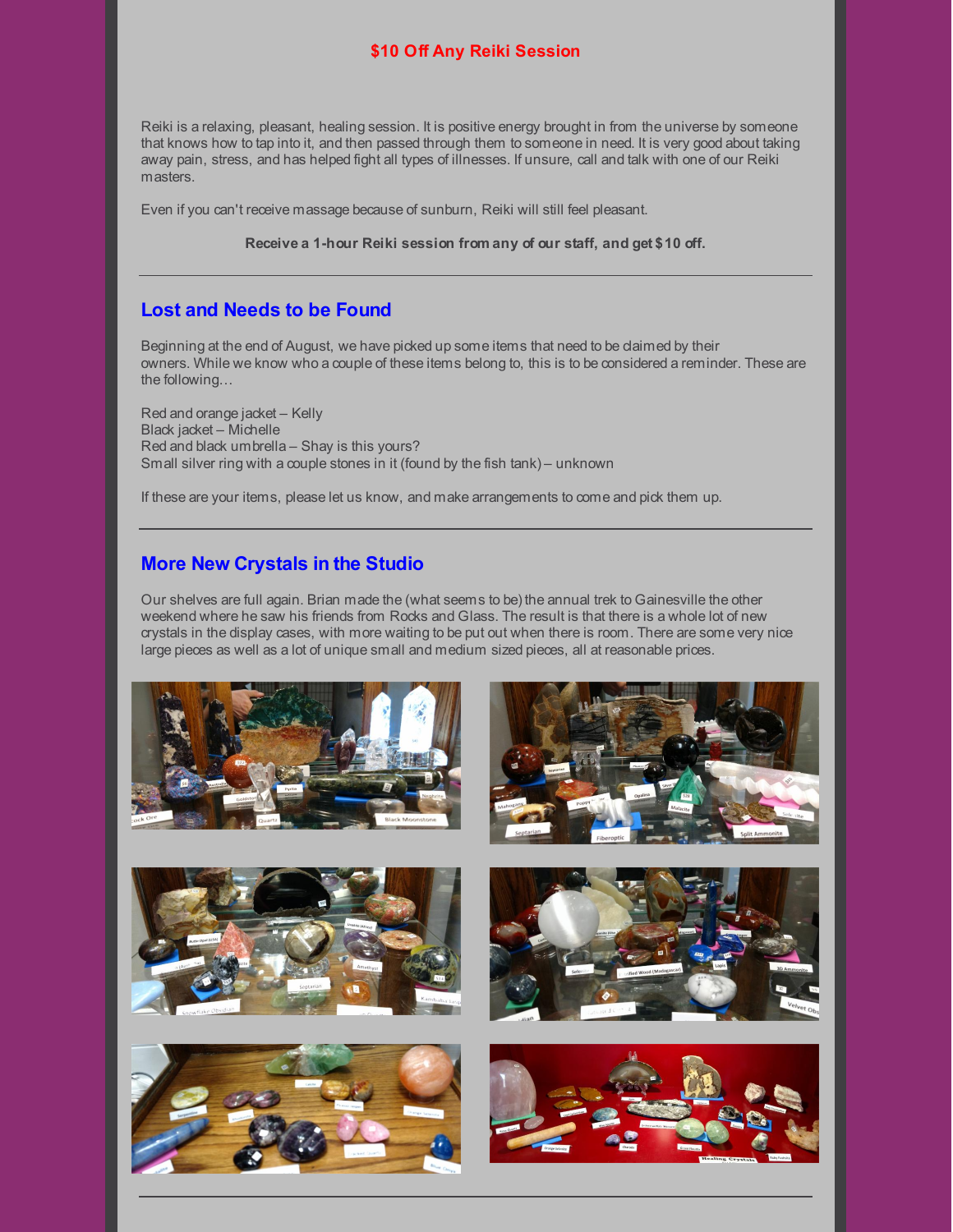## **The Art of Caring Palms**

Caring Palms also has a large amount of hand crafted jewelry by Shirley Dean for your holiday gift giving. Come check out our shelves and see what might tickle your fancy.





#### **Ascension Theory Workshop**

**Ascension Theory: Working with Spirit Energies and Using Them in This Life Connecting and Using Spirit Energies, Holding Space in this Reality Instructor: Brian Dean**

**Saturday, November 4, 2017**

**1:00pm – 3:30pm Cost: \$25**

There are many ascension theories. It is basically what we do when we pass from this life to the next. But the energies are always available to us, and can be used to enhance how we live in this life. The more we raise our energies and raise our vibration, the more we can rise above the troubles, the drama, the "noise", and then be in a position to help ourselves, and in turn help others. It enables us to see more clearly so we don't get dragged into the darkness. It allows us to rise above and release our problems.

This is the first in a series of bimonthly workshops that will help the participant to open to newer, higher vibrational energies, and then use these energies to keep themselves focused, centered, and calm. Eventually, the participant will be able to feel the energies around to understand people, problems, and give them the wherewithal to help if they want. Each workshop will be a stand-alone training with a meditation and an attunement/activation that will be individual to each person. You may come to any of these or all of these as they will be self contained.

All you have to do is show up! (We recommend that you bring a pillow to sit on, as space is limited.) *The cost for this workshop is \$25 and can be paid at the door or online here...*



Please let us know if you will be coming so we can plan accordingly, and please come early if you are paying at the door. Also, please plan on being here a few minutes early so we can start on time.

#### **Leave a Review, Enter Our Drawing**

Leave a review and be entered in a drawing to win a free session. If you have enjoyed the services at Caring Palms, whether that be massage, Reiki, or classes, or something else, please leave a review on one of the review sites like Google, Facebook, or any of the many places that take reviews. Lately, it has been these reviews that have been bringing new clients into the studio, and all have been glad they found us.

Anyone leaving a review will be entered into the monthly drawing to win a free session (massage or Reiki). Reviewers made between the first and last day of each month will go into the drawing, and the winner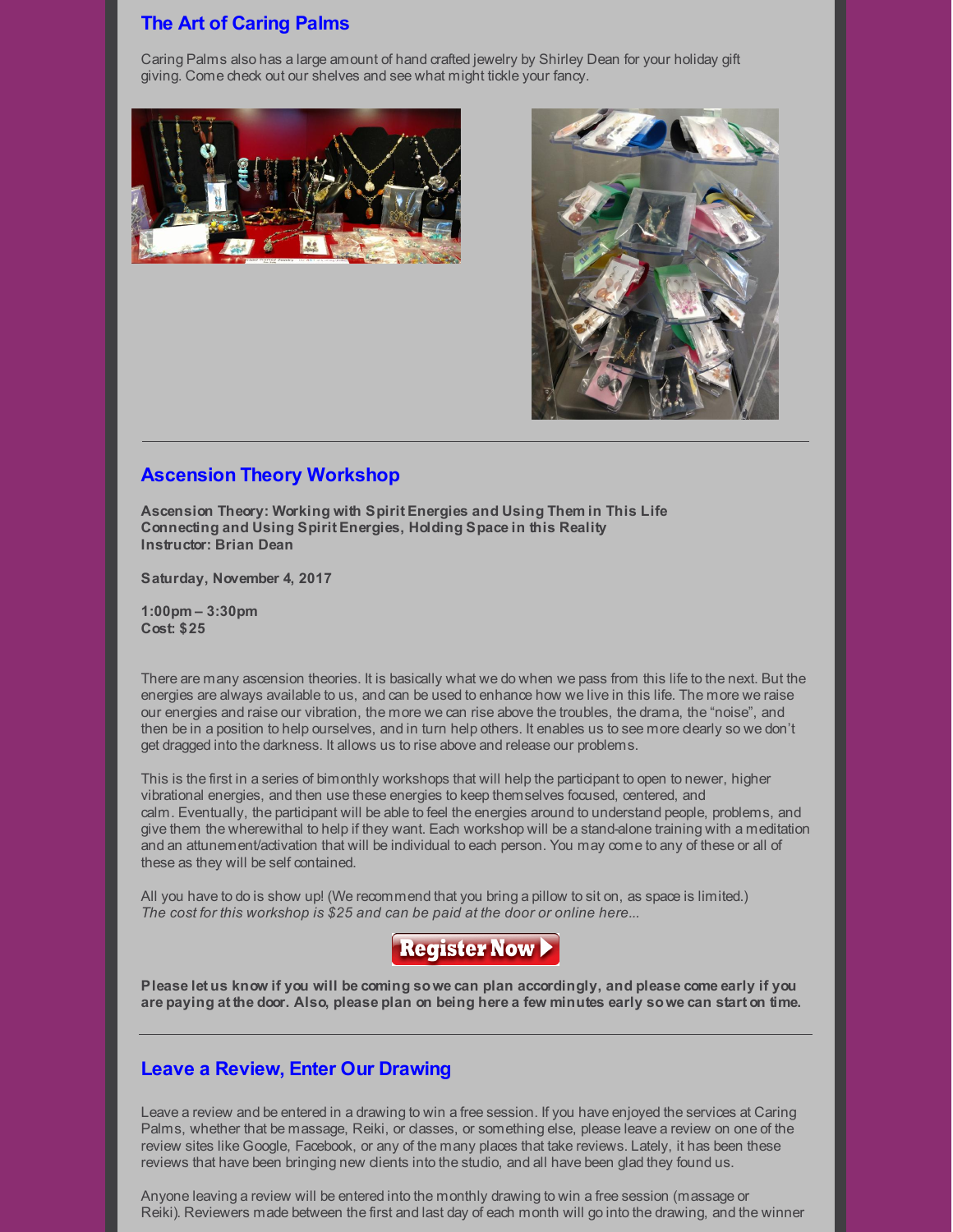will be pulled on the first of every month. Thank you all that have left reviews, and congratulations to the people who have already won free sessions (Tien, Bryanna, Gina, Gail, Jena, Tina, Nichole, Melanie, Courtney, Matt, Shari, Jessica, Kelly, Cynthia, Sharon, Susan, Catherine).

**Note:** We are asking people not to post on Yelp unless you are a person that posts there regularly. Yelp has some qualifying software that looks at each review, and if you are a regular poster, your comment is deemed "Relevant", otherwise your comment is marked "Not Relevant". While Caring Palms has 15 5-star reviews on Yelp, only three of them are deemed "Relevant", and one has to go through another step to see the remaining 12.

#### **Allowing by Brian Dean**

Okay,We are told to set goals. In setting those goals, we begin a journey. And as we travel down that path to our goal, we work toward it. We do what we can to make it come about. After all we are told that if we want something, we have to make it happen. And yes, that is very true. We make it happen by putting in the required time, and study, and work so we can achieve what we set out to do. The problem with making it happen is all too often, we force it to happen (ignore Star Wars quote that would have gone here).

Patience is in limited supply nowadays. Everyone is rushing this way and that. But we have to learn patience. We have to take the time that we need to acquire the knowledge and skills to reach a goal. But we are impatient. We want that thing now. So we push and force it to happen before it should, and in doing so, we see that what we got was not what we wanted, was something less than what we had hoped for. You see, the universe moves at it's own pace. Things have to happen in a certain way to be right. That takes time, effort, and allowing what you want to come into its own in the fullness that you want it.

If we force things, they come, but they don't fit quite right. There is usually something missing, some key element that makes it not perfect, like landing the job of your dreams and finding out it was not what you expected. It is possible to fit that round peg in the square hole, but it is not the perfect fit.

By visualizing what we want, and putting positive thought into it, we create the opportunity for that to happen. We bring it into existence. By putting it out there and allowing it to manifest, we make it happen. If we rush, take shortcuts, we may force something into place that is not complete. It is like making soup. Soup takes time to simmer, to allow the ingredients to absorb all the flavors so it tastes perfect. If we cut that time, it might be all right, but it will not be perfect.

Make that extra time. Take that extra step. And allow things to come in with the richness and fullness you expect. Allow it to happen.

## **Love Light by Monique Bailey**

Let the light world come to you. So many of us are in awe with the life of energy. We are all made of energy. Yet when we are presented with unexplained healing, messages, and mirades we dismiss the simple understanding of believing.

Believing in what? Believing in the simplicity that life is! Not the world we create with drama and hate and dishonesty. We get distracted with society's "should be's" and what is "acceptable" to be a part of this world.

Let's focus on a peaceful creation of love and understanding, supporting ourselves and other spirit beings. When we let the light of the universe in we are shown the easy path where there is no judgement, just balance and harmony. Believing in this light and the way of life will get stronger when we all let go of the struggles we create.

Discovering our inner voice by connecting to our body, mind, and soul through meditation, or being in nature (to name a couple) and using this knowledge of your inner voice to create actions that support being loved. Those actions will create a chain reaction and will strengthen a connection for yourself and then be able to spread to another and another with a ripple effect. This is how we start to believe in the miracles that happen every day with love and light.

# **Affirming Belief by Brian Dean**

Who are you? What is your worth (and we're not talking finances)? How much are you valued by friends and family? How much are you valued by yourself?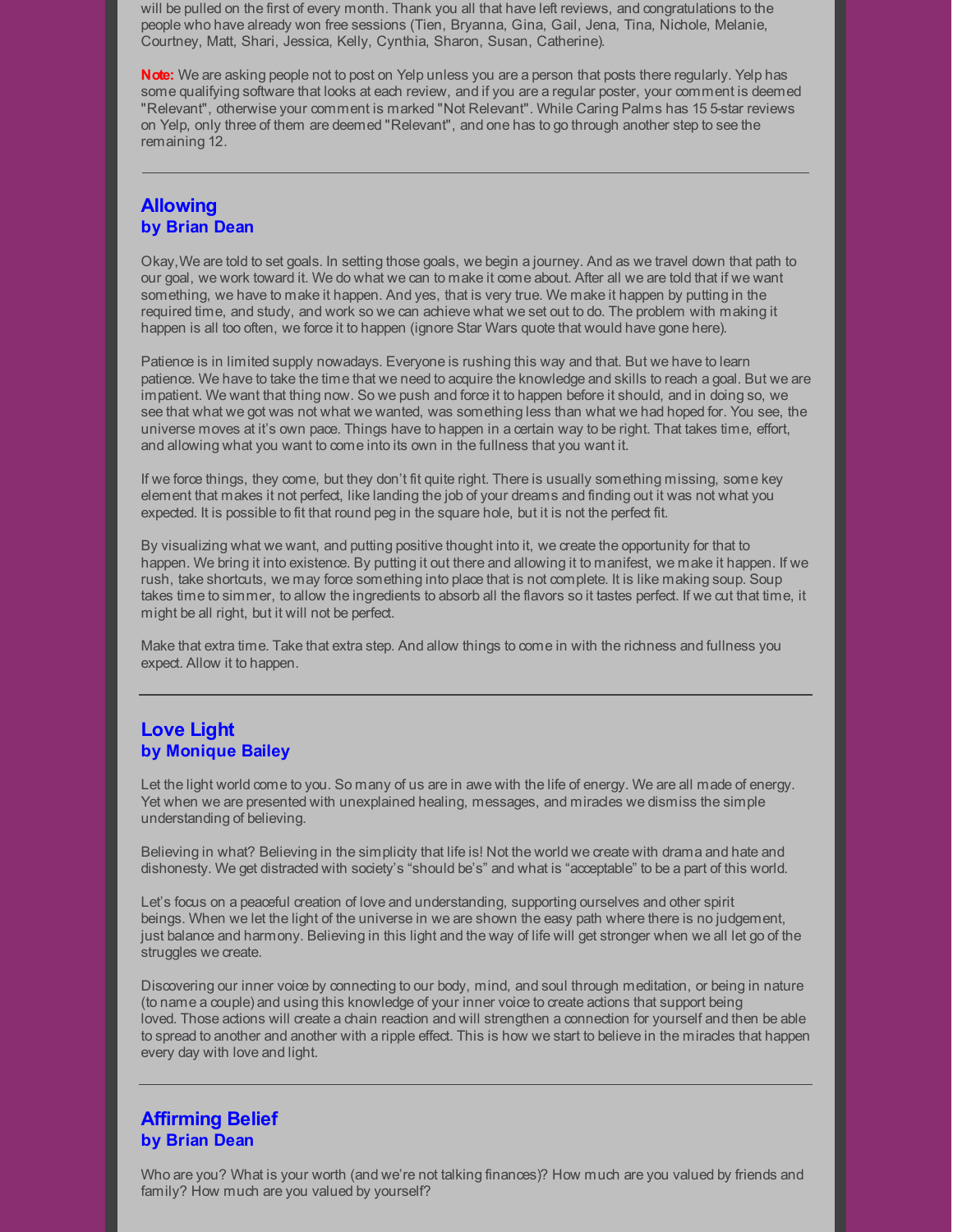We ask these questions to lead you down a path. What do you feel your friends and family feel about you? How much of a value are you in their lives?

We all want to be valued by someone. We all want to have some importance in the grand scheme of things. But what is it we think when we wonder if we have achieved that or not? In most cases, we don't feel we are what our friends believe we are. They have more belief in us than we do.

How do you value yourself? Are you a good person? Are you strong? Are you capable? Are you worthy? We all go back to Bill and Ted saying, "We're not worthy." But we are.

A lot of people suffer from issues of self worth. We keep hearing "we're not worthy", but in fact, we are. Each person needs to know that they have value, that they are strong, that they are worthy. And believing in that is half the battle, or maybe more than half.

To help this, you have to start believing in yourself, to love yourself. The sad truth is that if we don't believe in ourselves, no one else will. This holds true for friends and workplaces. So what can you do to change how you think? Affirmations.

Affirmations are lines that you read to yourself daily. Things like, "I love and approve of myself exactly as I am". Initially, reading something like this, you might not believe in it at all. The more you read it to yourself, the more belief you will have in it. You are affirming belief in yourself. You are giving yourself positive information and positive energy. Through these, you will allow yourself to be strong, to stand tall, to believe in yourself, and that you are worthy.

There are a few affirmations below to get you started. More can be found on the website **[here](http://caringpalms.com/inspire_affirmations.html)**. Read them every day. At first you may not believe any of them. Eventually, you will believe all of them. Then watch how others around you start to believe in you as well.

> I love and approve of myself exactly as I am. I have the ability to change my state of mind. I see opportunity in everything. I am a valuable asset to my friends and family. I am safe and protected wherever I go. I am an extremely happy person. I am a good person. I am worthy of good things happening to me. I accept the challenges of life and handle them with skill and confidence. Instead of wasting energy on fear, I will use energy creating positive outcomes. In order to transform others, I must first transform myself. I have only love and compassion for others, anything else is a waste. I am the master of my fate. Try not. Do. Or do not. There is no try. The Force will be with me, always. I Can Handle It!!

#### **T-Shirts for Sale**

Caring Palms has been creating t-shirts for a few months now, and have come up with some that might appeal to you. We are still designing, and will be adding new shirts as they are created. Right now, we have four categories, Lightworkers, Humorous, Reiki, and Massage, and 14 shirts to choose from. The cost per shirt is 19.00 + shipping. To see our collection, go to the website, and look under *Prices, Gifts, Other Classes/Sessions*, then under *Gifts For Sale*, and then *T-Shirts for Sale*. Or go **[here](http://www.caringpalms.com/tshirts.html)**.

Shirts are ordered through TeeSpring.com, so we don't need to have a minimum, and Caring Palms does not have to carry an inventory. Their process is quick and easy, and you can pay with a credit card or through Paypal. (*Although shown in black, they are available in many colors*.)

#### **Guided Meditation CDs Now Available In-House and Online**

The first three guided meditations are now available. We have a small inventory in-house). When these have been sold, we will replenish them (replenishment takes about 10 days). These meditations are also available online as CDs or MP3s and can be purchased through the **[Meditations](http://caringpalms.com/meditations.html) Page**. If you are looking for a safe meditative journey to relax or work, come see us, or purchase one (or all three) online. Available meditations include, Finding Sanctuary, Working Through Past Experiences, and Visiting With Your Guides. We are hoping to have the other three available within a few months.

## **Reiki Share at Caring Palms**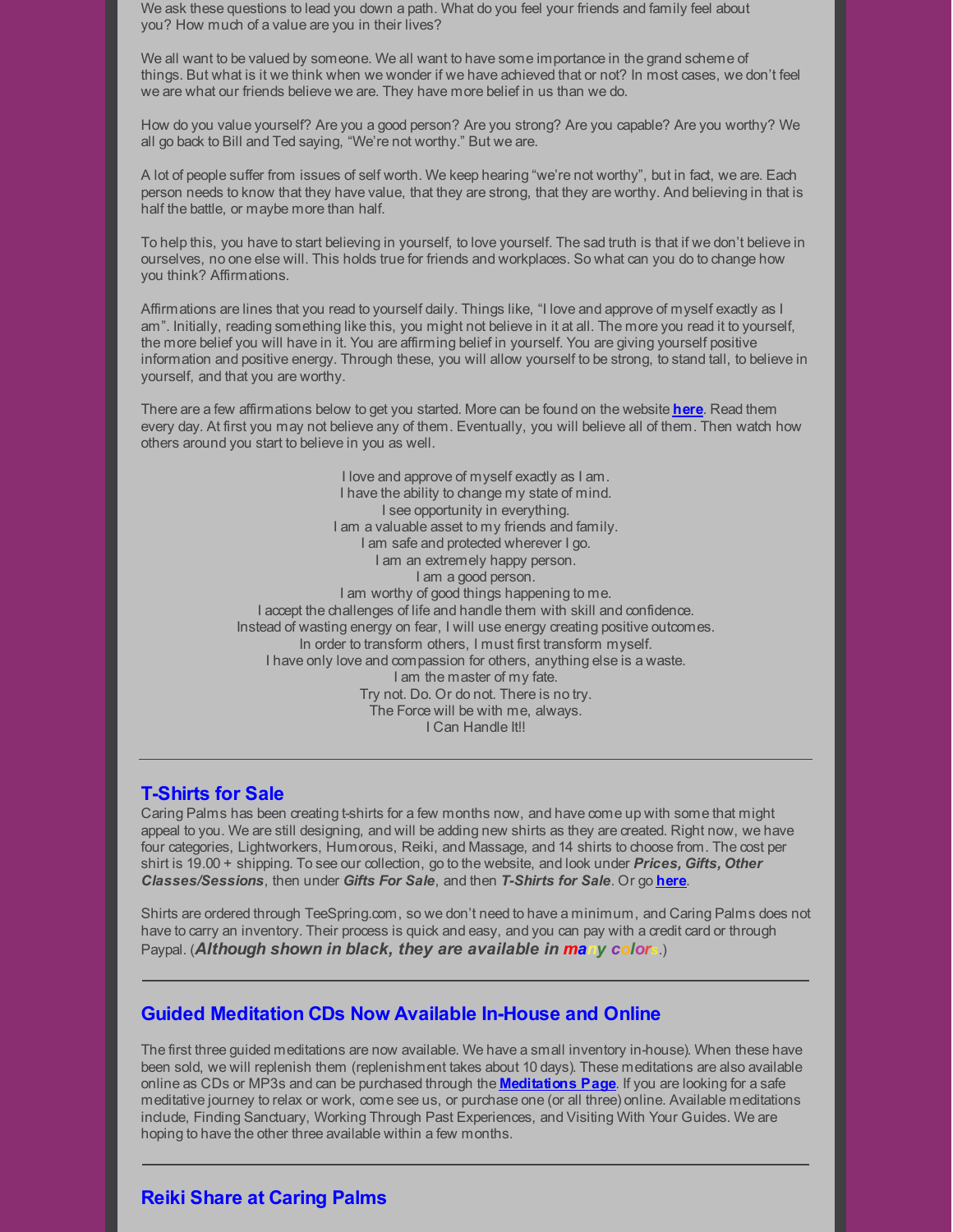Caring Palms has a Reiki share every other month. A Share is where Reiki practitioners get together to work on each other. Group Reiki work is done where each person gets time on the table and worked on by several therapists at once. Any practitioner is invited no matter what lineage they have or practice level they are at. If you are a non-practitioner and have not experienced Reiki, you are also welcome.

The next Reiki share is on **Wednesday, November 1st from 7pm to9pm**. Please let us know if you will be coming.

## **Group Past Life Regression Meditation Workshop**

**Saturday, January 6, 2018, 1:00pm - 3:30pm Cost: \$26**

Please join us at Caring Palms for a Group Past Life Regression event facilitated by Laura Bogan, Certified Hypnotherapist and QHHT Practitioner. Using simple, but effective visualization techniques, the first part will include experiencing one of your past lives that is most appropriate for you to see at this particular time in your life.

Did you witness the library of Alexandria burning? Did you help discover the New World? Perhaps you were a knight in medieval times? The possibilities are endless.

Then stay a bit longer for the second part, and meet your spirit guide and get a gift and a message. You may witness unforeseen technology, interesting concepts, and even otherworldly events and beings. After all, the future is what you make of it...All of this will be prepped by a short series of visualization exercises created to help develop your imagery kills, which can have many benefits. Some benefits include building your inner sight (also called dairvoyance), sparking creativity, reawakening your imagination, and more.

All you have to do is show up! (We recommend that you bring a pillow to sit on, as space is limited.) *The cost for this workshop is \$26 and can be paid at the door or online* here...



Call Caring Palms to reserve your spot. Check out **[Laura's](https://www.soultrekexperience.com/) website**.

Please let us know if you will be coming so we can plan accordingly, and please come early if you are paying at the door. Also, please plan on being here a few minutes early so we can start on time.

## **Reiki Class Schedule**

The following is a list of currently scheduled Reiki Classes. Each class (unless otherwise marked) currently has a status of 'Scheduled'. This means that a date has been set, but no one has signed up for it yet. Once a deposit has been received for a class, the status will be 'Confirmed'. Any class marked as 'Closed' has filled up. (Note: In some cases, one may be able to enter a class marked 'Closed' with permission of the instructor.)

Reiki 1

November 11 (Saturday) 10am - 5pm **Confirmed** Reiki 2

• New dates will be announced for 2018

Reiki 3

• November 18 (Saturday) 10am - 5pm

All classes are open to anyone wanting to learn this unique method of hands-on healing. The cost for each class is \$125 no matter what level of Reiki the class is for. A \$50 deposit is required a minimum of seven (7) days prior to the class date (or permission of the instructor) to reserve a space in the class. Classes with no deposits received by the cut off date will be canceled. All class statuses may be viewed under Reiki, Reiki Class Information, and Class Schedule. You can also sign up for classes there. (Check the website for the location.)

**Each Reiki class is NCBTMB and Florida Board of Massage Approved for six (6) Continuing Education Hours (CEUs)**

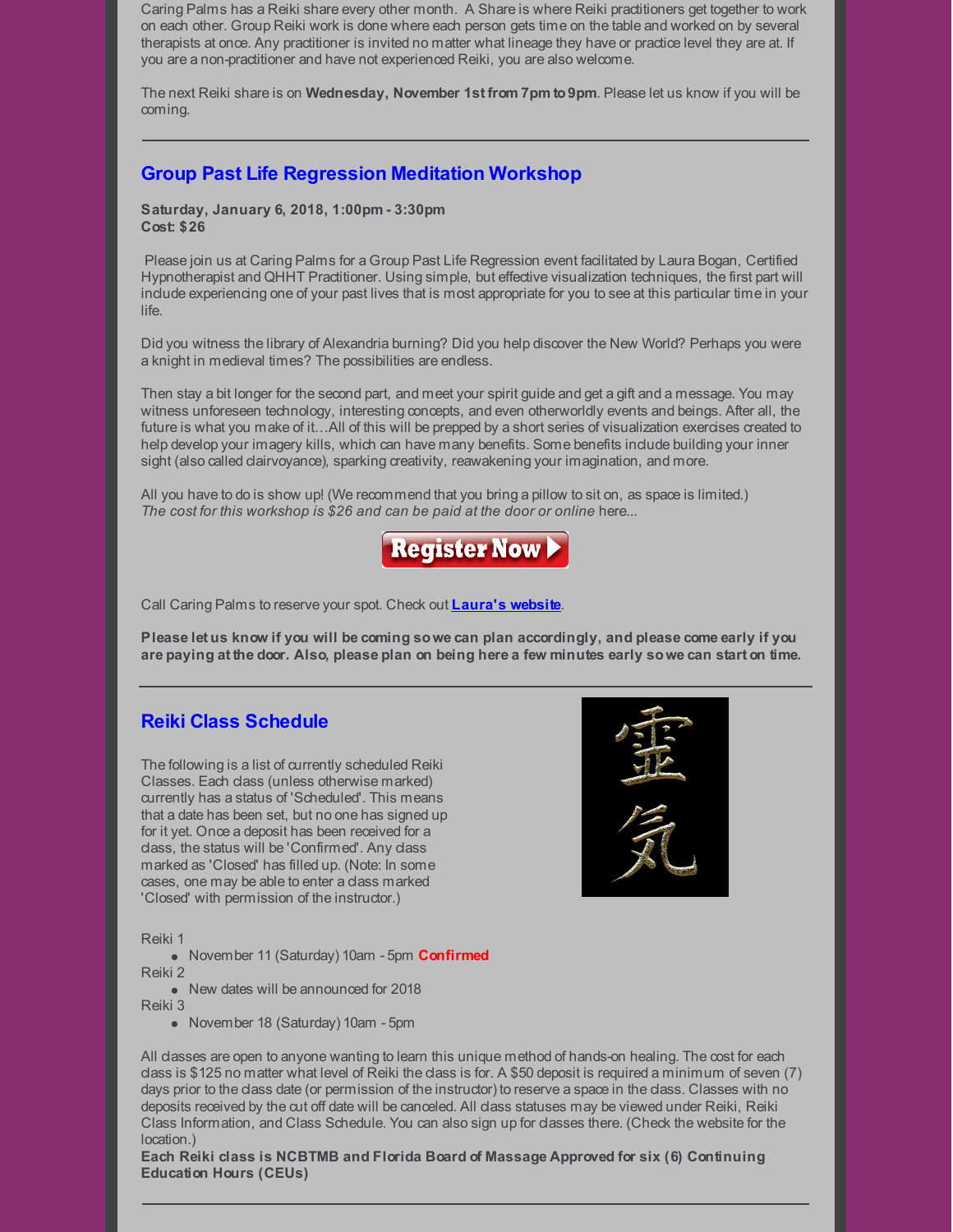# **Advanced Body Mechanics and Techniques**

The following is a list of currently scheduled classes. This class is a two-day class worth 12 CE hours for massage therapists. Each class (unless otherwise marked) currently has a status of 'Scheduled'. This means that a date has been set, but no one has signed up for it yet. Once a deposit has been received for a class, the status will be 'Confirmed'. The schedule is as follows:

• New dates will be announced for 2018

All dasses are scheduled to be held at the Caring Palms Studio. Should the location change, that change will be on the website and students notified.

Maximize your results with less effort. Utilize the science of martial arts and apply it to massage. Advanced Body Mechanics and Techniques for Massage Therapists, is designed to reconnect the massage therapist with proper body mechanics and techniques while putting a new twist on things and showing how to get more pressure with little effort. While it does go over some basics, it takes body mechanics to a new level where every move involves the use of the therapist's entire body so they can work without hurting themselves. The class being part lecture, part hands-on practice takes positions, centering, and the proper use of body strength from Japanese martial arts and applies them to the art of massage therapy. It also shows how to focus one's energies to increase their strength with simple exercises meant to teach the student how to 'think' beyond where they are working so they can get deeper into the dient and to channel their energies to the point of thought. The student will learn how to focus their energies and use their body to do deep work and not get hurt. This class will help anyone to work deeply with less effort no matter if one is 90 pounds or 250 pounds. This dass is for both the seasoned therapist and the new therapist. It will show moves everyone does, but in a new light as well as moves many people may not have seen before. The idea is not to dictate how to practice, but to show better body mechanics which the therapist can adapt to what they do. This is true whether they adapt all of it or just part of it.

#### **NCBTMB and Florida Board of Massage Approved for twelve (12) Continuing Education Hours (CEUs)**

#### **Class Cost: \$300**

This class is for licensed massage therapists or anyone that regularly uses massage in their practice. For those looking to learn basic massage for relaxation for their partner or friends, see the website on the Massage For Couples classes.

To sign up for classes, go to the website and select Continuing Education, Advanced Body Mechanics and Techniques, and Class Schedule to see additions and changes or to sign up.

## **Caring Palms Hosts Mediumship Classes**

Every month, Caring Palms is host a mediumship class taught by Marilyn Jenquin of the International Foundation for Spiritual Knowledge. In this class, Marilyn teaches the British style of mediumship (this is similar to the style used by John Edward). Each class contains a lecture, a meditation, and class exercises. This is for all ranges of students from the beginner, to the long time student.

Mediumship is a method of communicating with people who are no longer in their physical body, but in the spirit world. The class teaches students to do evidential readings as exercises so they get comfortable developing a relationship with those in spirit. This class is for anyone wanting to work with spirit whether they intend to become professional mediums or simply to use it in their everyday lives.

Classes are usually scheduled the fourth Thursday of each month from 1pm to 3:30pm at the Caring Palms studio. For more information, go to the IFSK [Website](http://www.ifsk.org/) where you can learn more about this, check class schedules and locations, and get contact information.

# **Modality of the Month Hot Stone Massage**

Hot Stone massage is a unique style where heated rocks are moved over the body allowing the heat to sink into the muscles. Although deep work is not usually done with Hot Stone, the heat penetrates to make the muscles relax and feel better.

There are several types of Hot Stone massage and like other massage styles, these change with each therapist that does the work. Probably the most known style is called La Stone which was based on the types of massage done by native American Indians. They used hot and cold stones to create a relaxing experience. Marie Hannigan took this information and created La Stone from it as she was hurting her hands doing a lot of deep tissue work. With the stone, it gave her a tool to go deeply with while the heat penetrated and softened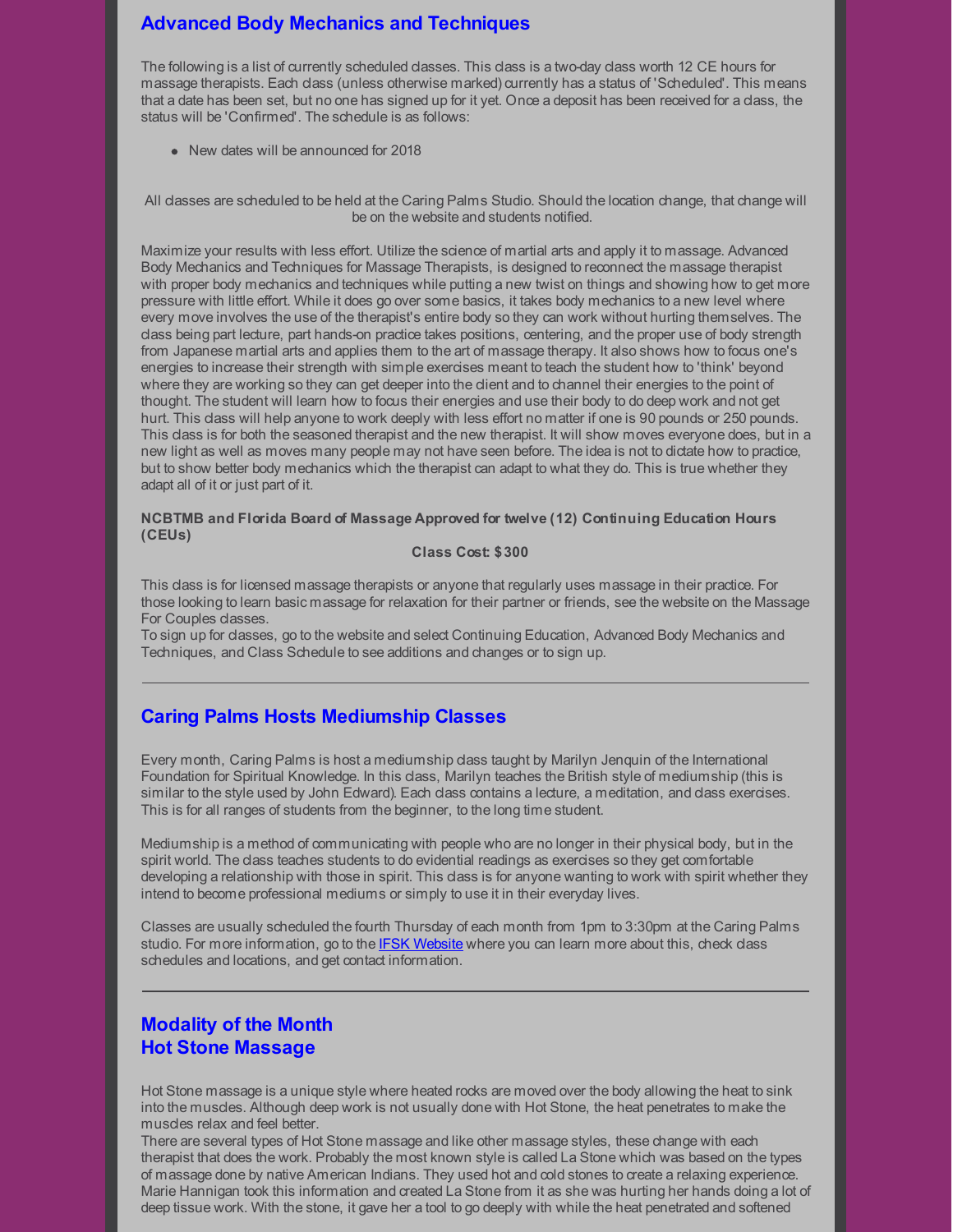#### the muscles.

La Stone also incorporates prayers, chanting, and movements around the client with occasional clapping of the stones. It has been said that La Stone is more about the stones than the massage. That is the key difference between La Stone and Hot Stone massage. Hot Stone massage tends to be more about the massage. Basically, Hot Stone (which probably stemmed from La Stone) tends to be La Stone without the clapping, chanting, and other stuff.

In a Hot Stone massage session, the client is oiled, and receives some basic massage with the hands to prepare the areas. Then heated stones are slowly moved over the body allowing the heat to sink in deeply. The stones need to keep moving because if they are left in one place, they will burn the client. If the stones are moved too quickly the heat will not sink in as well. As they are used, the stones are turned over and eventually replaced with others as they cool off.



Hot Stone [Massage](https://www.youtube.com/watch?time_continue=10&v=r-yy3iT28F4) (Click on picture or description to see video)

## **Brian Offering Readings**

Brian is now doing readings to anyone that wants to sit for one for \$40 for up to one hour. Keep in mind, these are mediumship readings, not psychic readings. If you have an interest, please contact Brian and something can be scheduled. These can also be scheduled from the website.



## **Caring Palms Promise**

**At Caring Palms, we pledge todothe best work we can at every session. We not only dothis to continue toearn your business, but because we believe that you deserve the best care possible** every time you are here. This is true whether it is massage, or energy work, or classes. This is our **promise. This is what we will continue todo.**

#### **Forward This Newsletter**

Did you know that Caring Palms offers a Referral Bonus? Forward this newsletter to people you know, and if they come in for a session and give your name, you will get \$5 off your next purchase. And the beauty of this is that it is cumulative. If two people come in, you get \$10 off your next purchase, three people, \$15 off, and so forth. So if you know people that could benefit from any of the services we offer (and everyone can), forward this newsletter to them. If they come in, you will benefit as well.